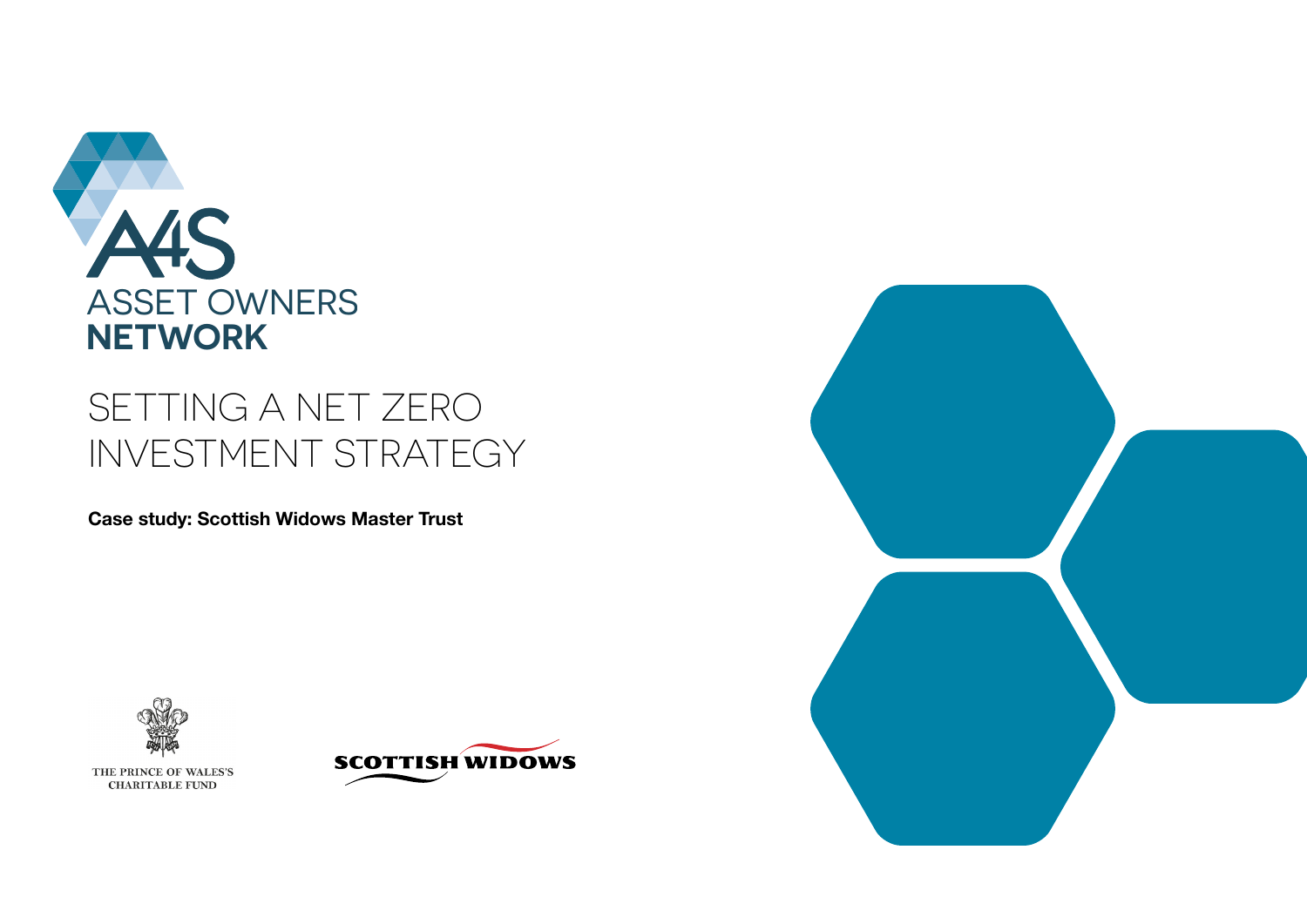

# **WHAT?**

Scottish Widows Master Trust is a part of the Scottish Widows Group. The scheme is a defined contribution scheme, with £620 million assets under management and 45,000 members.

We have committed to a net zero greenhouse gas (GHG) emissions target by 2050 or earlier, across all our investments, with significant progress to have taken place by 2030. We have been transparent about our climate change targets, publicly presenting our position in our climate change guide, **[Scottish Widows](https://adviser.scottishwidows.co.uk/assets/literature/docs/60356.pdf)  [Climate Change Approach: Achieving Net](https://adviser.scottishwidows.co.uk/assets/literature/docs/60356.pdf)  [Zero in Our Investments by 2050](https://adviser.scottishwidows.co.uk/assets/literature/docs/60356.pdf)**.

We have participated in developing and implementing the **Institutional Investors** Group on Climate Change's (IIGCC's) Net **[Zero Investment Framework](https://www.iigcc.org/resource/net-zero-investment-framework-implementation-guide/)**, which has helped us to define our net zero investment strategy.

The scheme is just starting out on its net zero journey and we do not anticipate that we will have finalized our internal discussions and decision making until the end of 2022.  $\overline{c}$  is just starting out off its field zero

## OUR CLIMATE CHANGE TARGETS

Our ambition is to align all our investments with limiting global warming to 1.5°C above preindustrial levels by targeting net zero carbon emissions by 2050 or earlier. To do this we're introducing:

- A 2025 target of increasing investment in companies adapting their businesses to be less carbon-intensive and developing climate solutions
- A 2030 target of halving the carbon  $\overline{\mathcal{A}}$ footprint of our investment portfolios
- A 2050 target of net zero across the  $\overline{\mathscr{L}}$ entirety of Scottish Widows' investments

By committing to gradually reduce the overall emissions contained in our investment portfolios to net zero, we'll be assisting and incentivising companies we invest in to embark on decarbonisation pathways of a scale and pace needed to meet the 1.5°C global warming objective of the Paris Climate Agreement.

The extent to which we can meet our targets will depend on the pace towards net zero of the wider economy. However, our future investment decisions on asset allocation, company exclusions and shareholder engagement will be driving the transition to carbon neutral in the real economy.

Figure 1: Scottish Widows climate change targets (Source: 'Scottish Widows Climate Change Approach – Achieving Net Zero in Our Investments by 2050')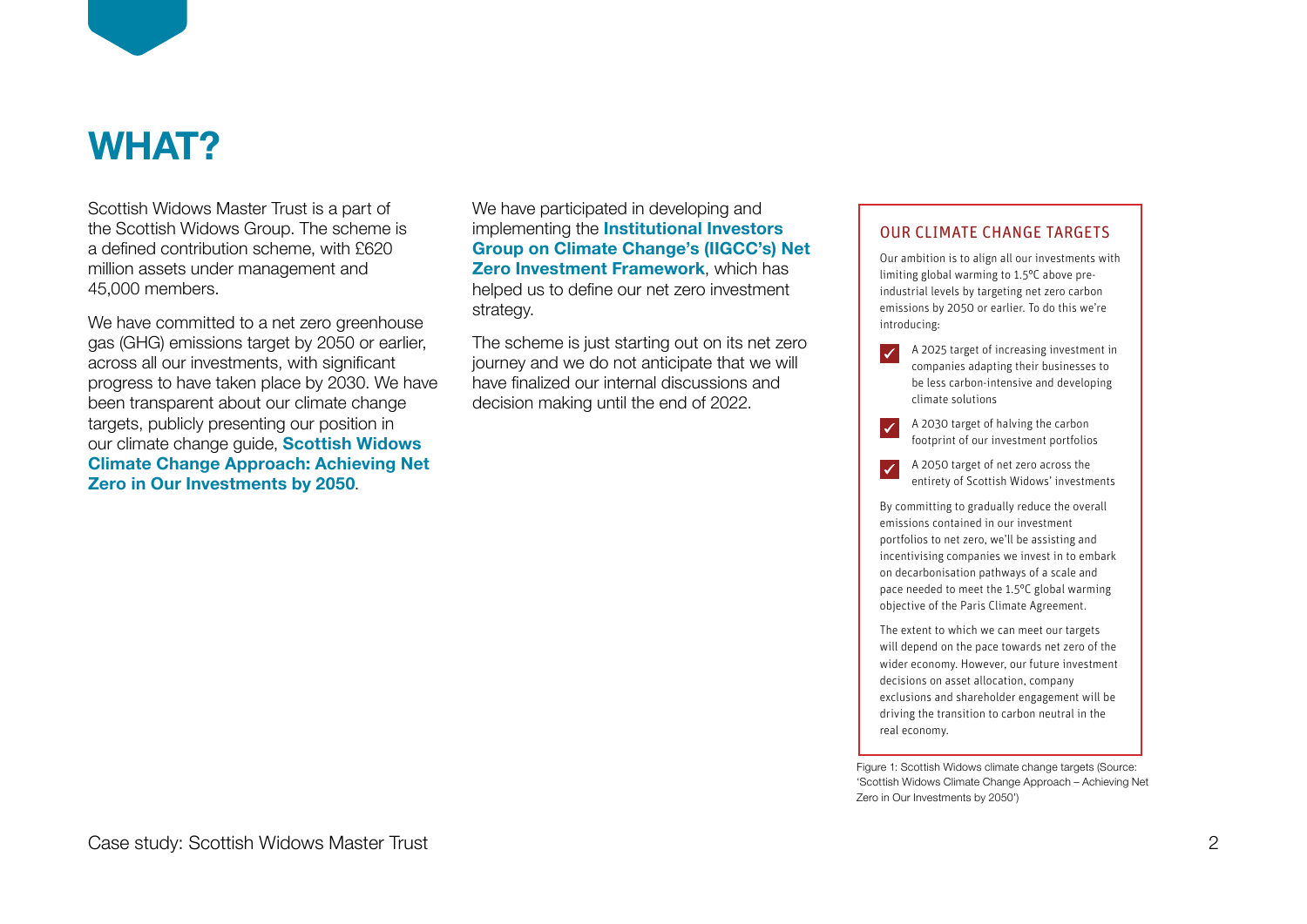

# **WHY?**

We are taking net zero action to align with the global efforts to achieve the goals of the Paris Agreement. We anticipate that, especially given COP26 and other international activity relating to climate change, the Paris Agreement targets may become more ambitious in the near term, and we will stay close to these developments in case we need to adjust our target dates and strategy.

Climate change is a high rated risk on our scheme's risk register, which we are mitigating by creating a coherent and well-planned net zero strategy. As an accepted core risk, climate change discussions and decisions are smoother, and we have largely avoided the need to spend a long period of time debating the need to act among the trustees or with wider stakeholders.

Regulation and international policy have had a clear climate focus over recent years, which signalled to us that this was something we had to address substantively from within our scheme, before regulation and mandatory requirements were set down. We wanted to be an industry leader taking action on transitioning to a net zero-aligned investment strategy.

In addition, we believe that actively managing climate risk is consistent with our fiduciary duty as trustees and will provide better risk-adjusted returns to members over the long term. It also mitigates our members' exposure to the wide variety of risks to their pension which could materialize due to climate change.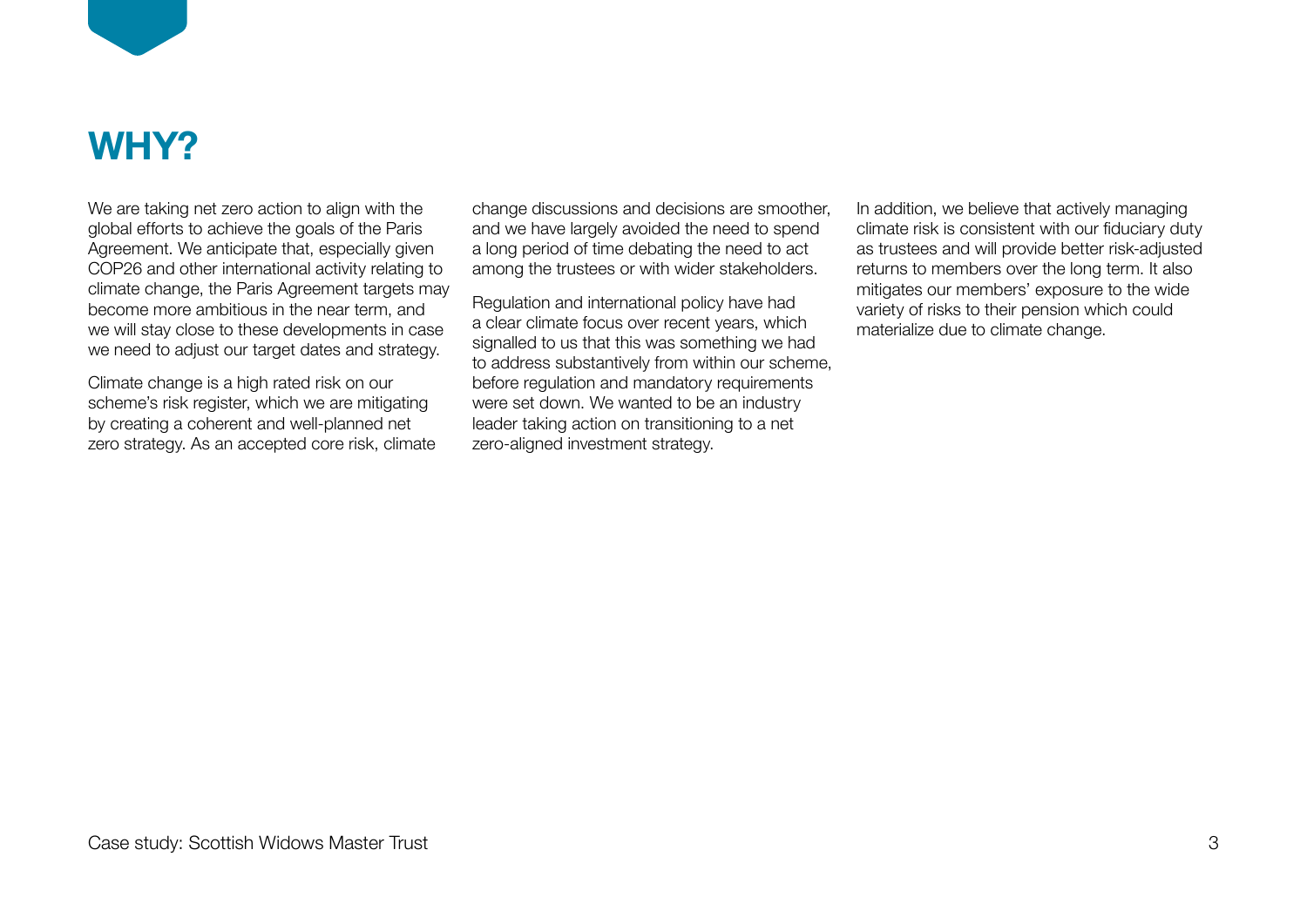

# **HOW?**

Having logged climate risk as a financially material strategic risk on our risk register, we had to respond with a mitigation plan. We see mitigation as an opportunity to diversify our investments to attractive emerging sectors as well as tilting away from carbon-intensive industries. This was our trigger to take action.

# We have already started to implement the **[Task Force on Climate-related Financial](https://www.fsb-tcfd.org/)  [Disclosures \(TCFD\) recommendations](https://www.fsb-tcfd.org/)**,

including preparing for annual reporting commencing next year. We believe that TCFD will be an important tool in developing our net zero investment strategy further over the coming years.

The next step, which we will achieve over the coming months, is for the board of trustees to document a roadmap covering the activities we intend to undertake to reduce and to measure the reduction in our GHG emissions.

Using the TCFD framework has not only benefited our internal planning but has also helped us to influence reporting from our fund managers. Selection of our third-party fund managers includes assessing them against the following three criteria:

- 1. Disclosure in line with TCFD
- 2. The fund manager's own net zero alignment
- 3. The fund manager's UK Stewardship Code signatory status and relevant experience

The main benefit of working with TCFD-reporting fund managers is ensuring a certain amount of consistency of reporting across all our third-party managers, which means we do not have to find the time or resources to translate disparate data into one format.

Being a signatory of the UK Stewardship Code is an initial indication that the fund manager has a baseline understanding of active-investment stewardship. We expect appointed fund

managers to demonstrate how they will fully utilize the opportunities stewardship presents for aligning with net zero outcomes.

We have recently commissioned a review by our investment adviser of our Statement of Investment Principles (SIP), with a plan to create a new version including both net zero and wider environmental, social, governance (ESG) details by October this year. This work will take in a review of our ESG Policy, Voting Policy and the drafting of a new Climate Governance Policy. It will also drive expansion of the content of our Investment Governance Reporting Framework to ensure we can demonstrate adherence with our policies and measure progress towards ESG objectives.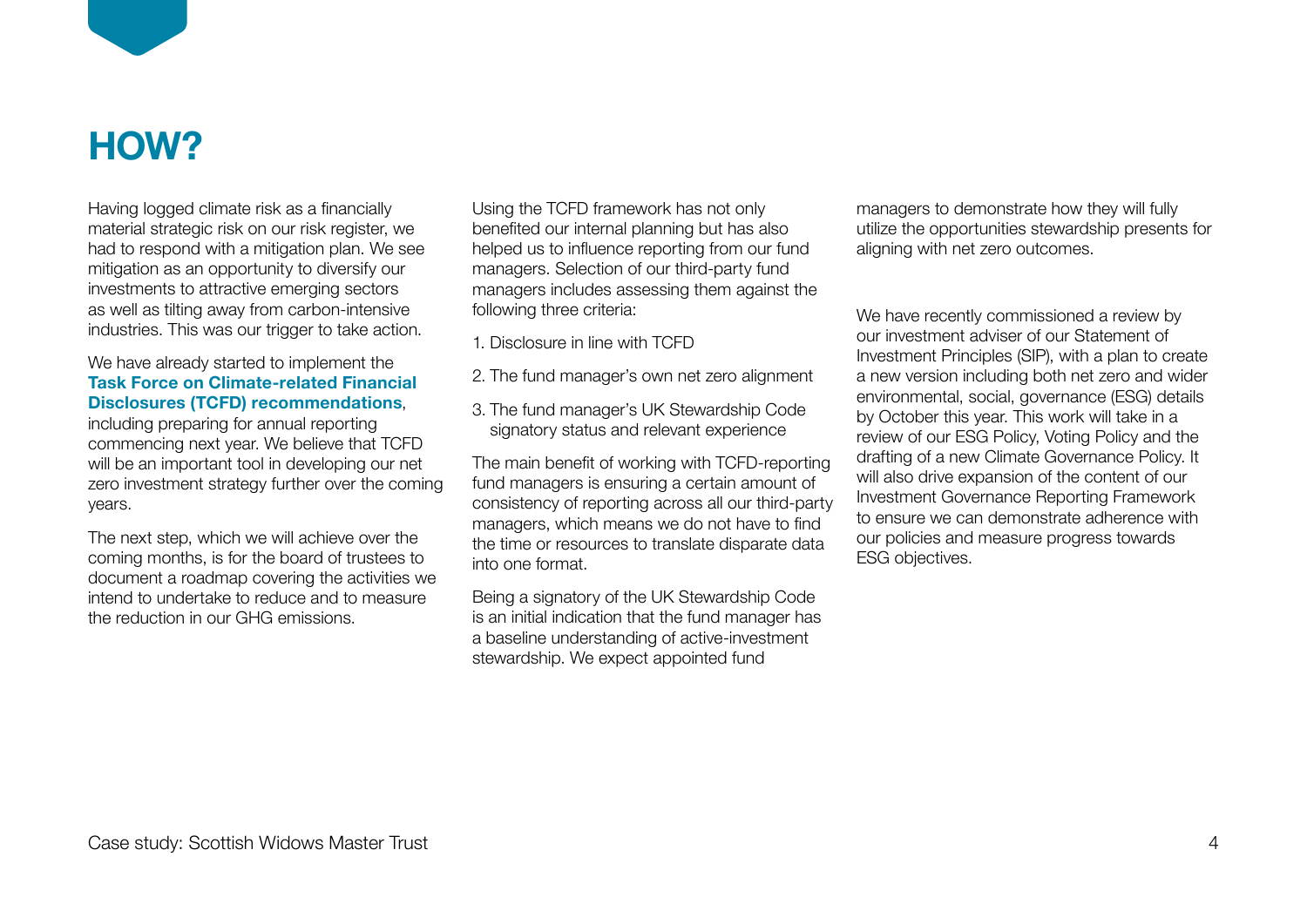### OUR STRATEGIC OBJECTIVE FRAMEWORK

We developed our Strategic Objective Framework (**[Figure 2](#page-5-0)**) to guide all key activities of the scheme. As far as possible we have used plain English, to help members understand how we invest their money. Taking investment as an example, we started this by defining a hierarchy of statements.

- 1. The first level is the trustees' strategic objective: "To be trusted by members to help them to achieve good retirement outcomes and value for money."
- 2. We then developed the second level, which is the trustees' investment strategy: "To maximise risk adjusted investment returns for our members in a way which aims to achieve equity between different cohorts of members," ie our investment strategy is based upon lifestyle flightpaths.
- 3. Our third step was to define our investment objective: "To invest members' savings in a way which will make them grow faster than inflation."
- 4. The fourth level of our hierarchy is a set of investment beliefs, including an explicit net zero belief: "We believe that our immediate priority is to address man-made climate change which poses a huge risk to everyone. Therefore, our objective is to implement an investment strategy which will move towards a net zero investment portfolio by 2050." We believe that embedding an explicit investment belief that prioritizes tackling climate change demonstrates our formal commitment to achieve net zero.

This exercise has allowed us to redesign our Investment Governance Reporting Framework to report on metrics aligned to our investment strategy, objective and beliefs. However, this has also presented the biggest challenge to implementing our net zero approach. The lesson we have learned has been the need to design our reporting metrics parallel to our investment beliefs, ensuring we do not have to rework the latter if appropriate monitoring data is unavailable.

Finally, we will review both our stewardship and voting policies alongside our new SIP to ensure they support our Strategic Objective Framework.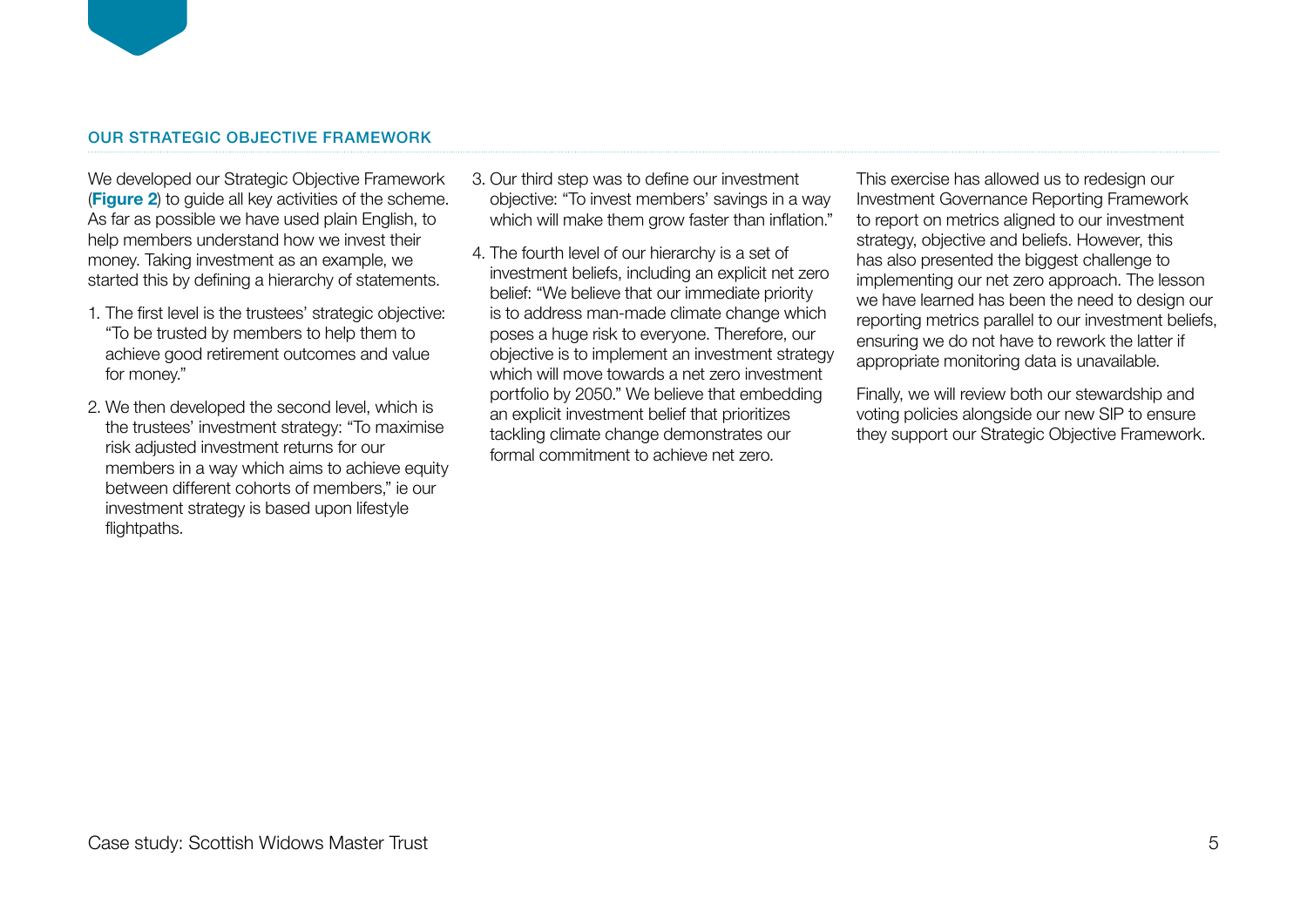<span id="page-5-0"></span>

## SCOTTISH WIDOWS MASTER TRUST STRATEGIC OBJECTIVE FRAMEWORK



Case study: Scottish Widows Master Trust 6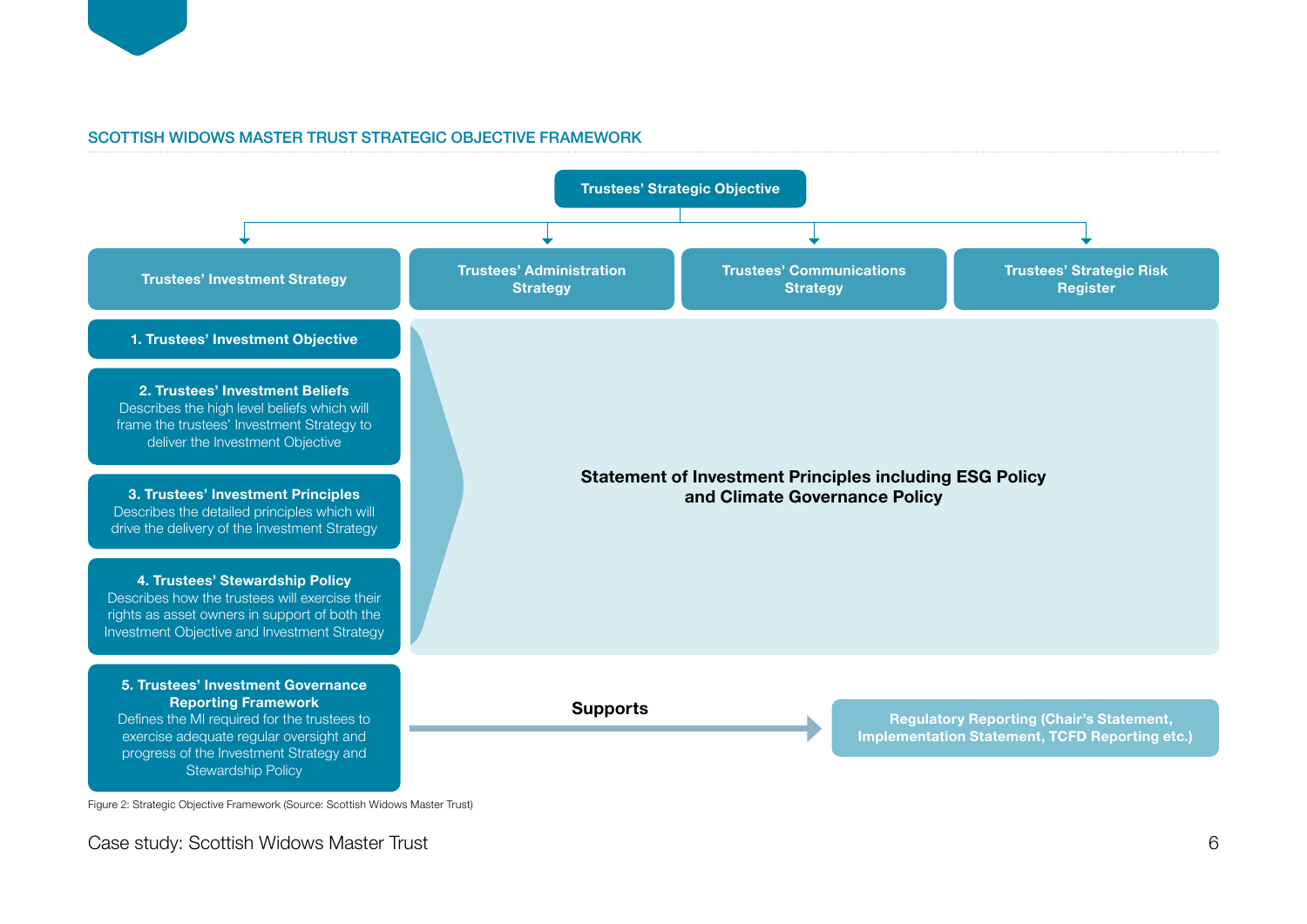## **STAKEHOLDER ENGAGEMENT**

#### **Engaging our members**

To respond to growing member interest on climate change, we are working closely with Scottish Widows Group on a range of digital communication approaches for our members. We are keen to gather member views to help us understand what they would like us to do, supporting our fiduciary responsibility. We will develop a range of digital tools to engage our scheme's members and to seek their views and preferences. This will provide us with a new level of granularity and coverage in respect of their views across several topics, including ESG. We hope these member views will support trustee decision making in the future, as we gain insight into what our members really want.

It is important to us that our members understand our investment objective and beliefs. To help achieve this, we have produced a member-facing climate change guide, to support their knowledge on the issue, including what the current international response is, as well as our pension scheme's investment response. An example extract from our guide is shown in Figure 3.

# **Engaging our clients (sponsoring**   $emplyers)$

TThere is a growing realization that many businesses' own climate approaches and net zero commitments do not align with that of their  $\frac{1}{\mathbf{I} \cdot \mathbf{I}}$ pension schemes. Our clients and potential clients want to know about our scheme's and gassistic position on these issues and we are increasingly financial services iooking to communicate this. We anticipate a growing market for ESG-integrated and net greening manner to the chancegraphs and not the second greenhouse gases. trusts with strong investment governance and a with chippy clear net zero investment strategy will become the preferred suppliers for employers and as preferred destinations for existing defined contribution scheme trustees. businesses' own climate approaches and net directly to the porton fourtenance. We're already activity to communicate this. Education of the reading sero-aligned master trusts. We think master clear net zero investment strategy will become as pi a special report stressing the importance of keeping global warming below 1.5°C, based upon scientific evidence.

To engage our sponsoring employers, we have hosted a series of webinars on net zero and ESG. Through this channel we have created an opportunity for our trustees to speak es and net directly to the sponsoring employers, have an enceing energy reserving employees, many and the care interactive discussion and provide answers to potential their questions, including questions regarding errie s added extra greenhouse into the Scottish Widows as a balance between the analysis our alignment with Scottish Widows as a e increasingly financial services institution. We have plans nticipate a to produce video blogs and release thought leadership pieces to elevate the engagement with employers and their employees (our nance and a limit and erlying members). vur trustees to speak greenhouse gas emissions produced, and the amount removed stitution. We have plans ago and rologo inought fully offset, predominantly through natural carbon sinks such as



Figure 3: Example content from climate change guide (Source: 'Scottish Widows Climate Change Approach – Achieving Net Zero in Our Investments by 2050')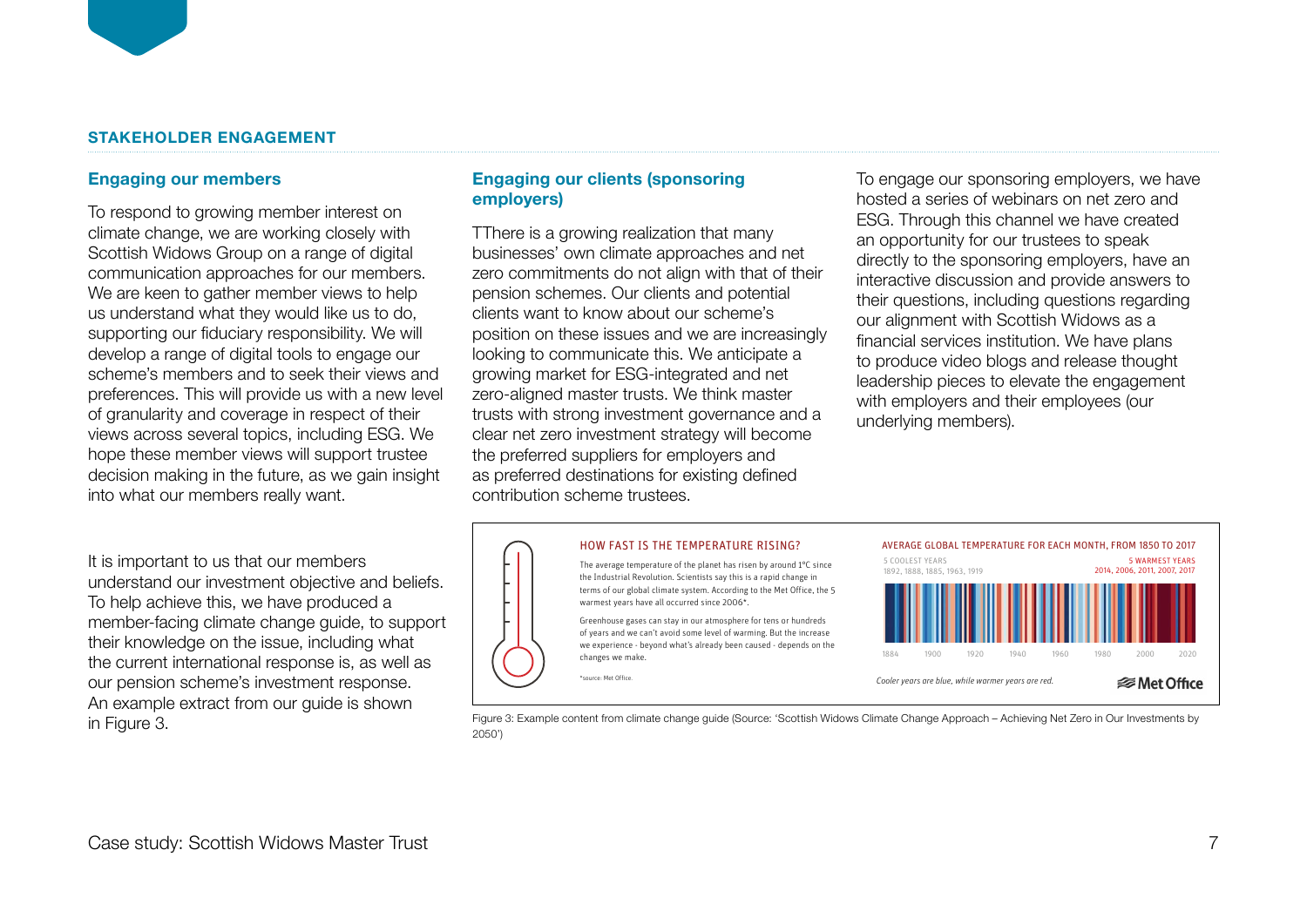

Over the next six months, we will create a roadmap presenting the key milestones we intend to deliver to meet our net zero target. This will involve discussing and agreeing more detailed approaches to our net zero investment strategy, such as our approach to carbon offsetting and completing the review of our SIP.

We plan to perform continuous engagement activities with our members and sponsoring employers (our clients). We will host further webinars, create a video blog series and also roll out new digital tools to our members.

We will continue to be an active member of the IIGCC and engage on recommendations to deepen net zero practice within our scheme and across the industry.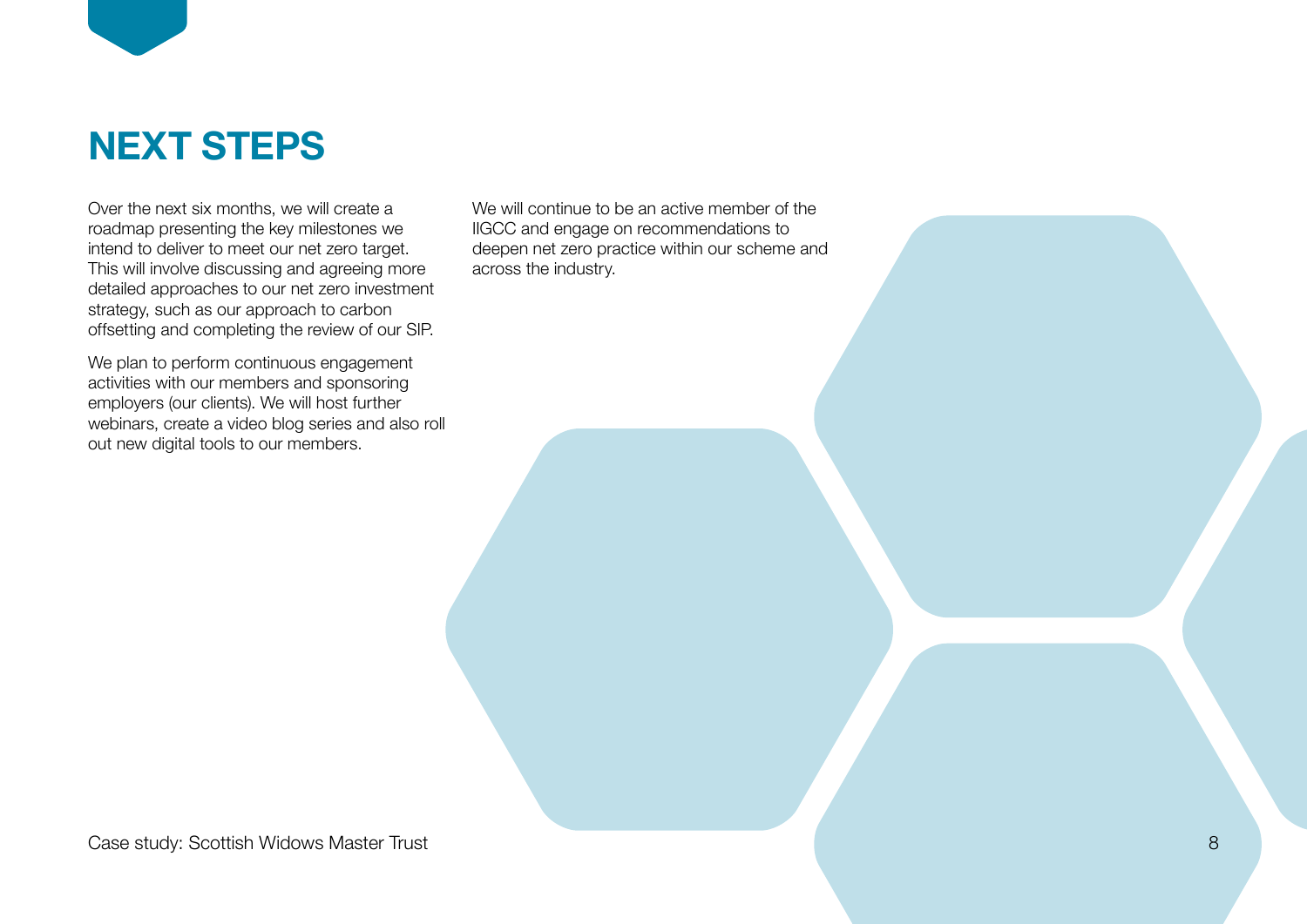

## **DEVELOP A CLEAR STRATEGIC OBJECTIVE, INVESTMENT STRATEGY, INVESTMENT OBJECTIVE AND SET OF INVESTMENT BELIEFS FOR YOUR SCHEME**

Being clear what you are trying to achieve can focus your investment deliberations and avoid misleading interpretations.

Formalizing your net zero approach within your ESG investment beliefs demonstrates a deep level of commitment to net zero and keeps ESG at the front of trustees' minds.

#### **DO NOT UNDERESTIMATE THE TIME IT TAKES TO PLAN**

The creation of a new strategy requires additional time and energy from the trustees, over and above running the everyday business of the scheme.

Plan this extra time in and set expectations around deliverables and outputs.

#### **COLLABORATE WITH PEERS**

Speak to other organizations who have already defined their net zero investment strategy.

It is valuable to use the experience of others and benefit from their lessons learned. Industry initiatives such as IIGCC are also there for that purpose.

#### **DEVELOP THE DIFFERENT ELEMENTS OF YOUR APPROACH IN PARALLEL**

We have benefited from designing our reporting methodology in parallel to developing our ESG and net zero investment strategy and beliefs. By not leaving the design of your metrics to the end of the process will help you to avoid possible rework due to data gaps.

#### **DEVELOP A METHODOLOGY FOR IDENTIFYING AND AVOIDING "GREEN WASH" RESPONSES FROM YOUR SERVICE PROVIDERS**

We have done this by building compliance with the IIGCC net zero framework and the UK Stewardship Code into our fund manager procurement and monitoring process. There are plenty of other international ESG metrics you could consider in addition to these two.